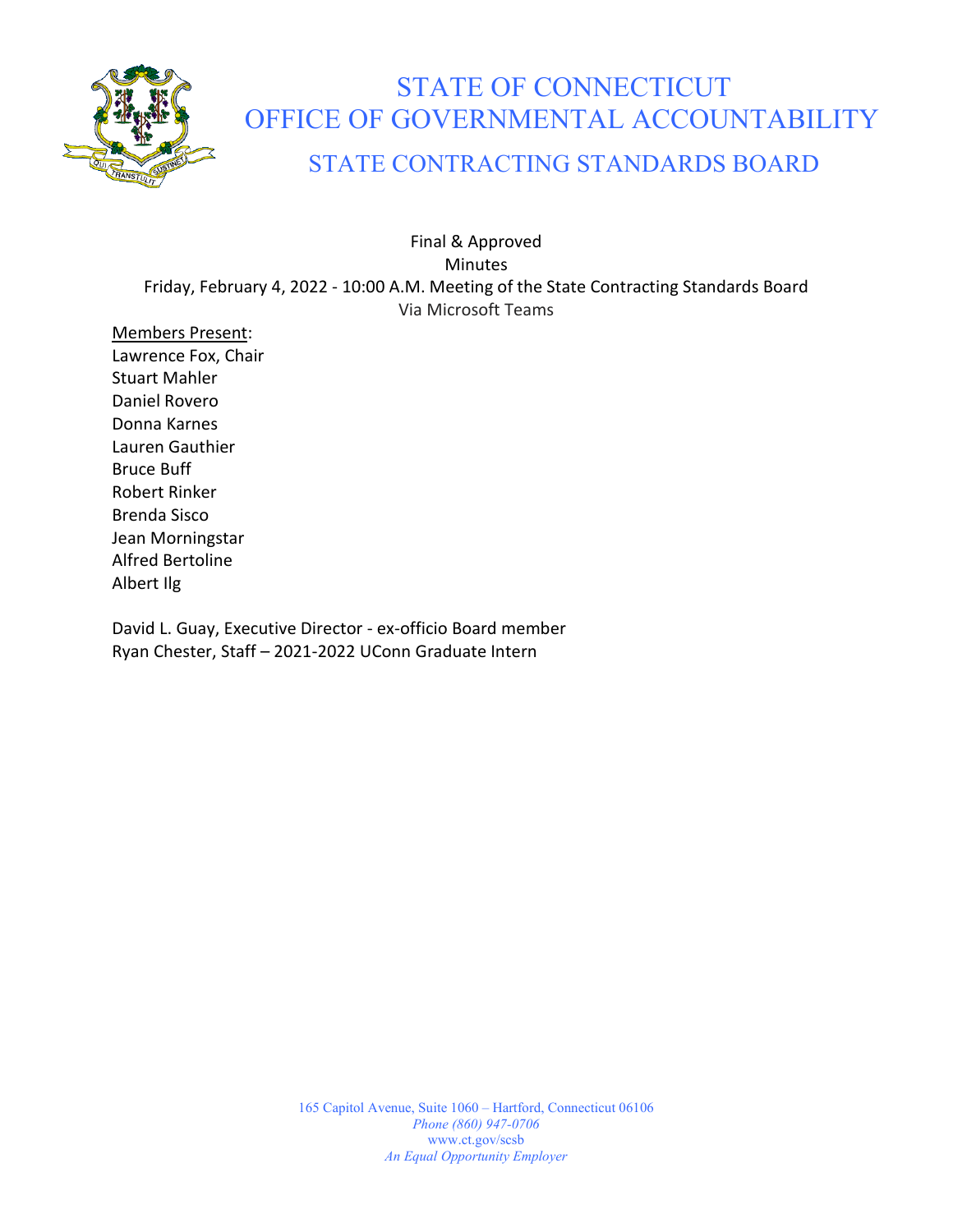

## STATE OF CONNECTICUT OFFICE OF GOVERNMENTAL ACCOUNTABILITY STATE CONTRACTING STANDARDS BOARD

1. Call to order

Chair Fox called the meeting to order at 10:06 AM.

#### 2. Approve the minutes of the January 14, 2022 meeting

Motioned by Stuart Mahler and seconded by Bruce Buff, Brenda Sisco abstained, majority voted in favor to approve the minutes of the January 14, 2022 meeting.

#### 3. Sec. 4e-36 Contested Solicitations and Awards Subcommittee Report

Robert Rinker stated the 4e-36 subcommittee on contested solicitation or awards is a threeperson subcommittee composed of Stu Mahler Bruce Buff and himself. It allows a bidder or a proposer to contest the solicitation or award of contract. This is an expedited process in which the bidder or proposer has 14 days from the date the bidder or proposer knew or should have known of the facts giving rise to such contest to file such contest with the subcommittee. The subcommittee has 30 days to render its decision. This expedited process allows for quick resolution of disputes and avoids lengthy and costly litigation. Robert Rinker is happy to say we have no matters pending before the subcommittee.

#### 4. Privatization Contract Committee Report

Robert Rinker stated that the Privatization Committee which is composed of five members of the Board has one matter pending before it. It is a petition by SEIU District 1199 New England concerning the Department of Mental Health and Addiction Services plans to close the Hilltop Residential Program at 556 Blue Hills Avenue in Hartford replacing it with privatized services. The Department of Mental Health and Addiction Services has timely responded to the Committee's request for information. We have shared that information with 1199 and we are waiting for their response. We will hold a meeting next month on this matter

5. Audit Work Group

David Guay reported that we have few responses to the audit. We are going to send out a notice shortly to solicit more responses. We still need to complete the compliance report template for board members to use in reviewing agency audit responses.

6. Update on possible disqualification of contractor action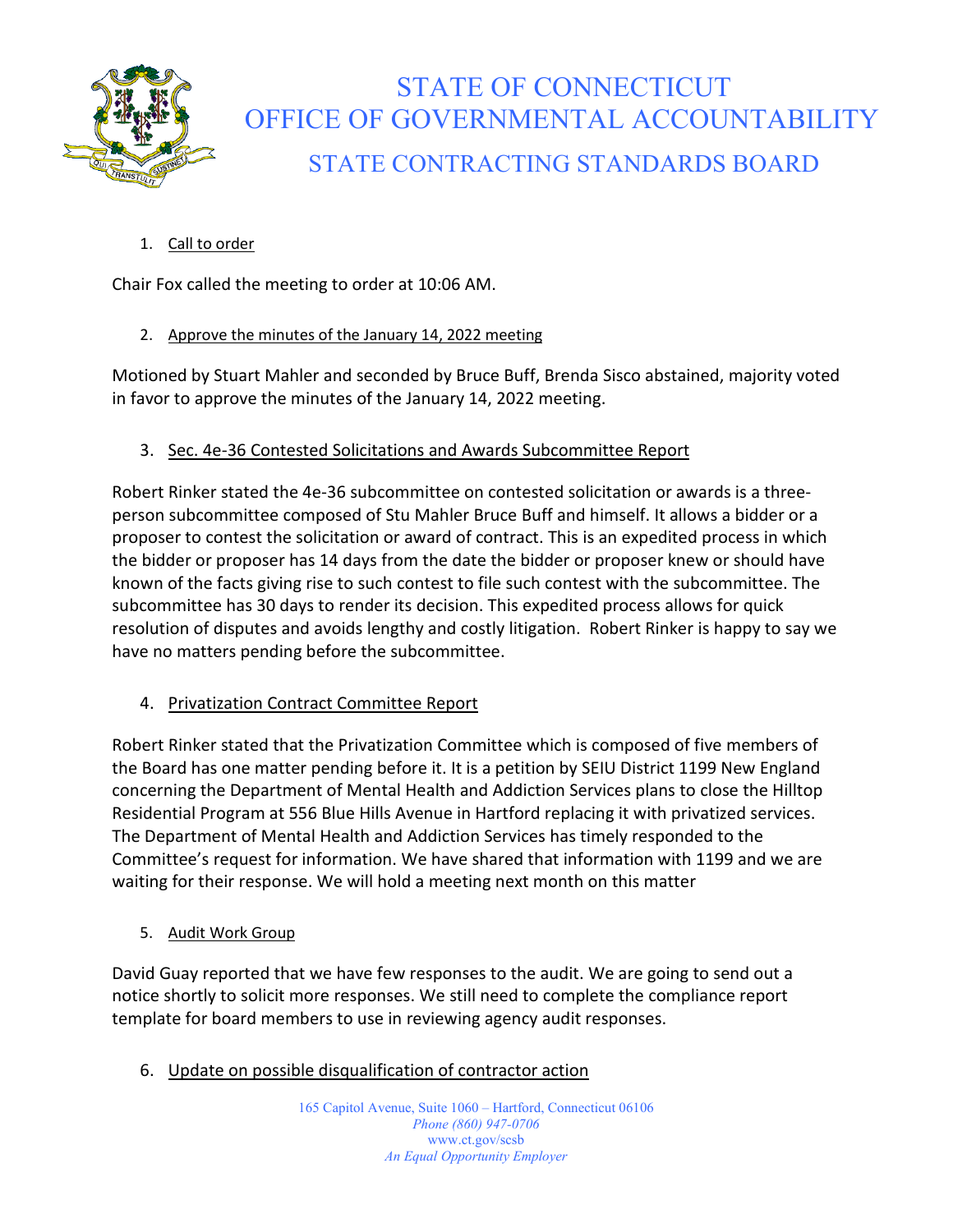David Guay reported that there is no business to report on this matter. However, there was a news story that surmised Mr. Respler might sell his company Respler Homes.

Lauren Gauthier asked if we made any additional requests of the Attorney General's office to help on the matter.

Chair Fox responded that we have not asked again for help on the disqualification.

#### 7. Discussion and consideration of PROCUREMENT REVIEW OF THE CONNECTICUT PORT AUTHORITY draft report

Lauren Gauthier motioned, and Bruce Buff seconded to review and accept the draft report.

Chair Fox made some comments about the process by which this report will be discussed in the meeting, specifically limiting comments to 3 minutes. Last night the Board received an additional comment from the Attorney General's office concerning success fees. Chair Fox recommends that the Board includes the comment as part of Appendix A of the report which shows all the Attorney General's comments on the report. When we first received complaints about the Connecticut Port Authority in December 2020, we discussed the matter at length in a board meeting. We decided to move forward with the issue even though a few board members questioned the lack of resources necessary to complete the review. The Board has a responsibility to review every issue that is presented to the Board for the citizens and businesses of Connecticut. The issue at the CPA raises questions about how Connecticut conducts procurement. Our Board has no judgement and makes no judgement whether the State Pier project is a good idea, this Board's focus is squarely on reviewing the procurement process of the CPA's State Pier project. In the beginning of this issue, the Board did not have jurisdiction to review the CPA, after which the legislature subsequently changed the CPA's status to a state contracting agency. That change allowed this board to review the CPA's procurement process.

Chair Fox introduced the work group that worked on the report and their expertise in procurement and contracting. We received many comments from the CPA, OPM, and the Attorney General's Office. John Henshaw, Executive Director of the CPA, and David Kooris, CPA Board Chair, were very cooperative, having meetings with us and providing us with all necessary materials. The workgroup decided to include their comments in an appendix to the report. The workgroup reviewed every single comment and decided whether to accept the suggested edits. The comments are included in the report to allow other board members and the public to view every piece of information available about this issue.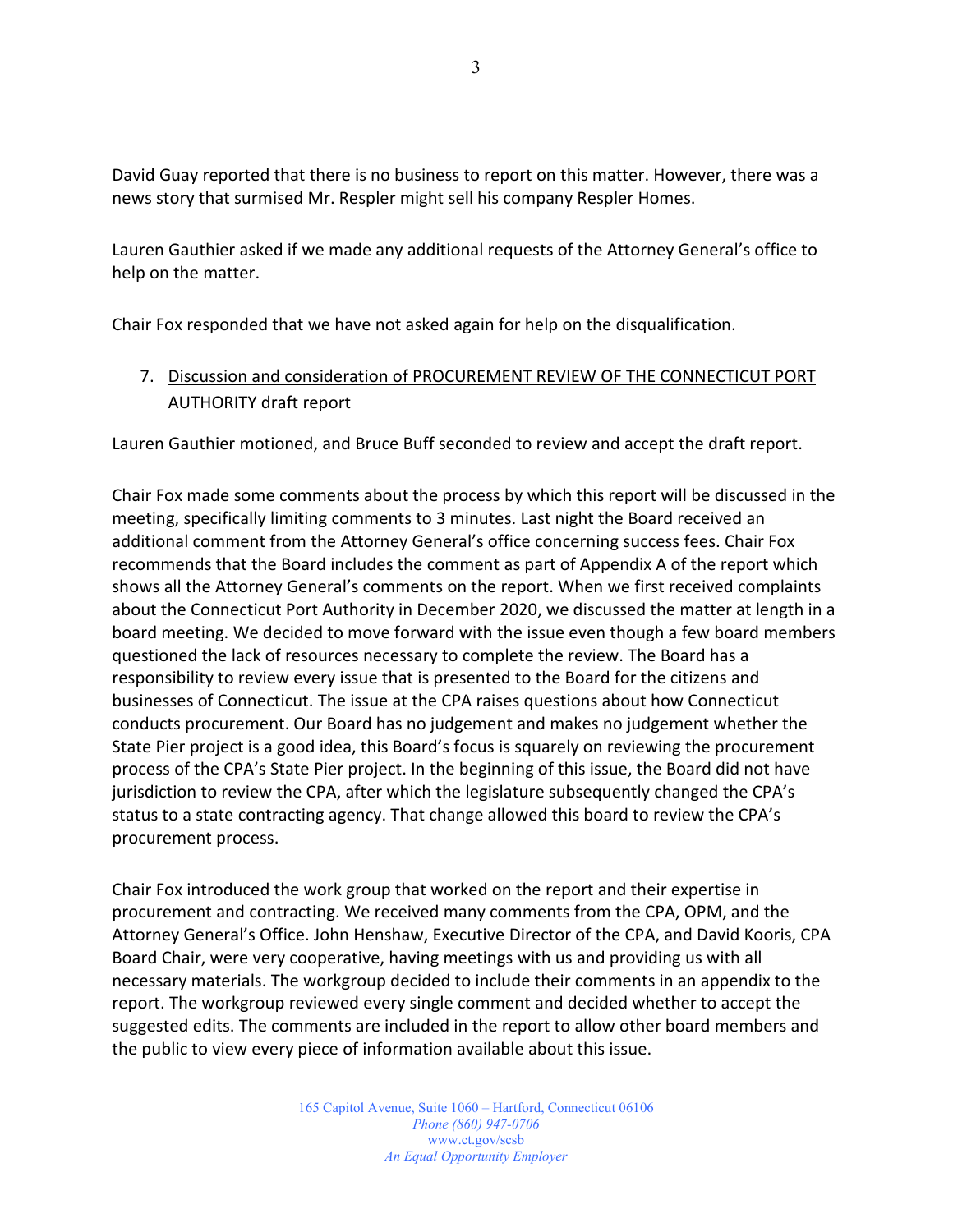Lauren Gauthier reviewed the process by which the workgroup reviewed the CPA's procurement policies and procedures. The introduction includes a timeline and communications between the Board, CPA, OPM, and the Attorney General's office. The procurement review section discusses the original and amended procurement procedures. Lauren Gauthier continued to review the topics covered in the procurement review section including but not limited to success fees, conflicts of interest, and best practices for procurement. Lauren Gauthier continued to review the recommendations of the report which can be viewed on the Contracting Standards Board website next to this meeting's agenda and minutes.

Bruce Buff commented that examining the procurement issues at the Connecticut Port Authority highlights a common issue we have found across Quasi-Public's, State agencies procuring services under "Purchase of Services" (POS) and "Personal Service" (PSA) Agreements," and organizations such as the State Teachers Retirement Board – that of having to perform procurement tasks by non-professional procurement personnel. The reason for this, as we stated in our report, and have previously identified in reports looking at Personal Service Agreements (competitive Bidding Process), is the absence of a central procurement organization in the State of Connecticut overseeing these organizations. As a result, they have been forced to perform these critical tasks with limited resources and without appropriate access to procurement professionals.

To resolve the issue of a lack of an acceptable procurement process at the Connecticut Port Authority, this Board will work with the Connecticut Port Authority to create a procurement process and a document reflecting that process, with consideration for the limited resources of the CPA (two employees), which ensures that procurements for goods and services placed by the CPA are consistent with State Statutes which require that all procurements are fair, open, transparent, and cost effective.

Accordingly, subsequent to the issuance of this report, we will transmit a draft procurement document to the CPA and work with them to create a procurement manual to achieve these objectives, the content of which was outlined in the recommendations section of this report, and which will enable this board to review, certify and periodically recertify the CPA's procurement processes, consistent with the legislature's direction.

Al Bertoline commented on the recommendation that the CPA should develop along with their procurement policies to include a code of ethics. Part of that should include avoiding even the perception of a conflict of interest. Al Bertoline asked about the RFP process regarding how success fees were included.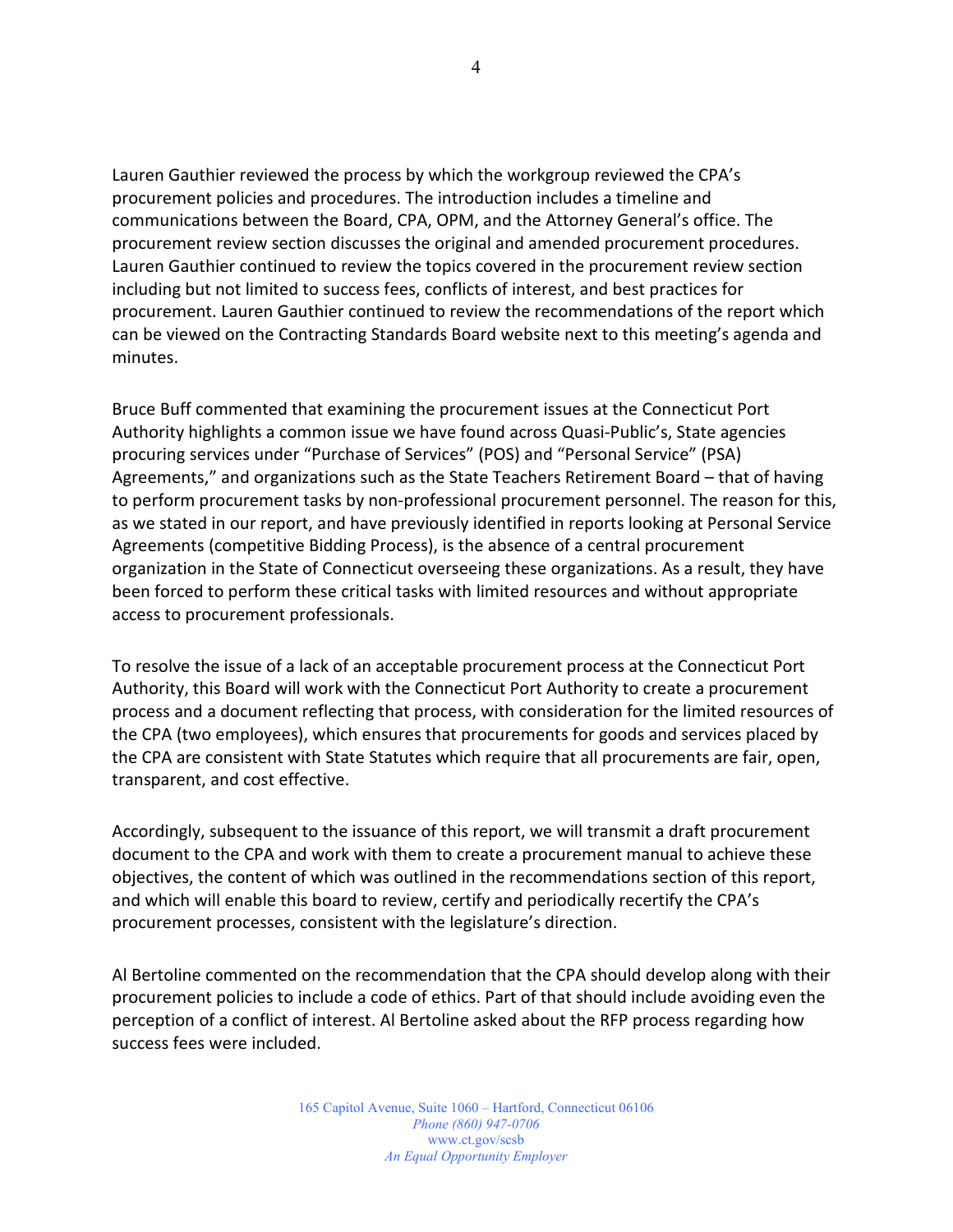Lauren Gauthier responded that there is language in the report about avoiding the real and perceived conflict of interest. Lauren Gauthier continued to review the RFP process and how success fees were eventually included in the final agreement.

Chair Fox continued to comment that success fees are a bad business practice that should be addressed by both the Attorney General and the CT Legislature to determine if success fees are in fact finders' fees. If the Attorney General finds that success fees are not finders' fees, the legislature should review whether they would like this practice to continue because the Board believes the success fee practice does nothing of value for projects and taxpayers to ensure a fair and open procurement process. Chair Fox continued to state that the Board is responsible by statute to provide the Governor and legislature with recommendations on issues of procurement. Chair Fox commented on the issue of the State Pier being a public private partnership under Chapter 55d. The CPA was aware of the statute and had mistakenly thought the statute had lapsed when it had not. The CPA believes they were operating under their own enabling statutes and that the State Pier is not considered a Public Private Partnership under Chapter 55d. This Board disagrees with that notion. After reviewing the knowledge of board members who were present during the legislative negotiations, the statute itself, and the Harbor Development Agreement, the Board believes the State Pier to be a Public Private Partnership under Chapter 55d. The Attorney General and Legislature aught to review this and act on this issue.

Lauren Gauthier commented that the workgroup discussed success fees with John Henshaw and David Kooris. The CPA redefined the scope of work as to not make the success fee a finder's fee. The CPA believes that success fees are an industry standard. The workgroup believes just because it is an industry standard, that does not mean it is a good business practice. There are many common practices that are in fact harmful and or unethical. The fact it is a common practice is an argument that has no standing.

Albert Ilg asked a question concerning the bonded money that is involved in this project which started at \$95 million and is now over \$200 million.

Lauren Gauthier commented that any cost overruns over the private investment, the State of Connecticut is required to cover all those costs.

Chair Fox stated that one of the CPA's arguments for not considering the State Pier project a public private partnership is that the investment for this project is much more than is typical of that kind of partnership.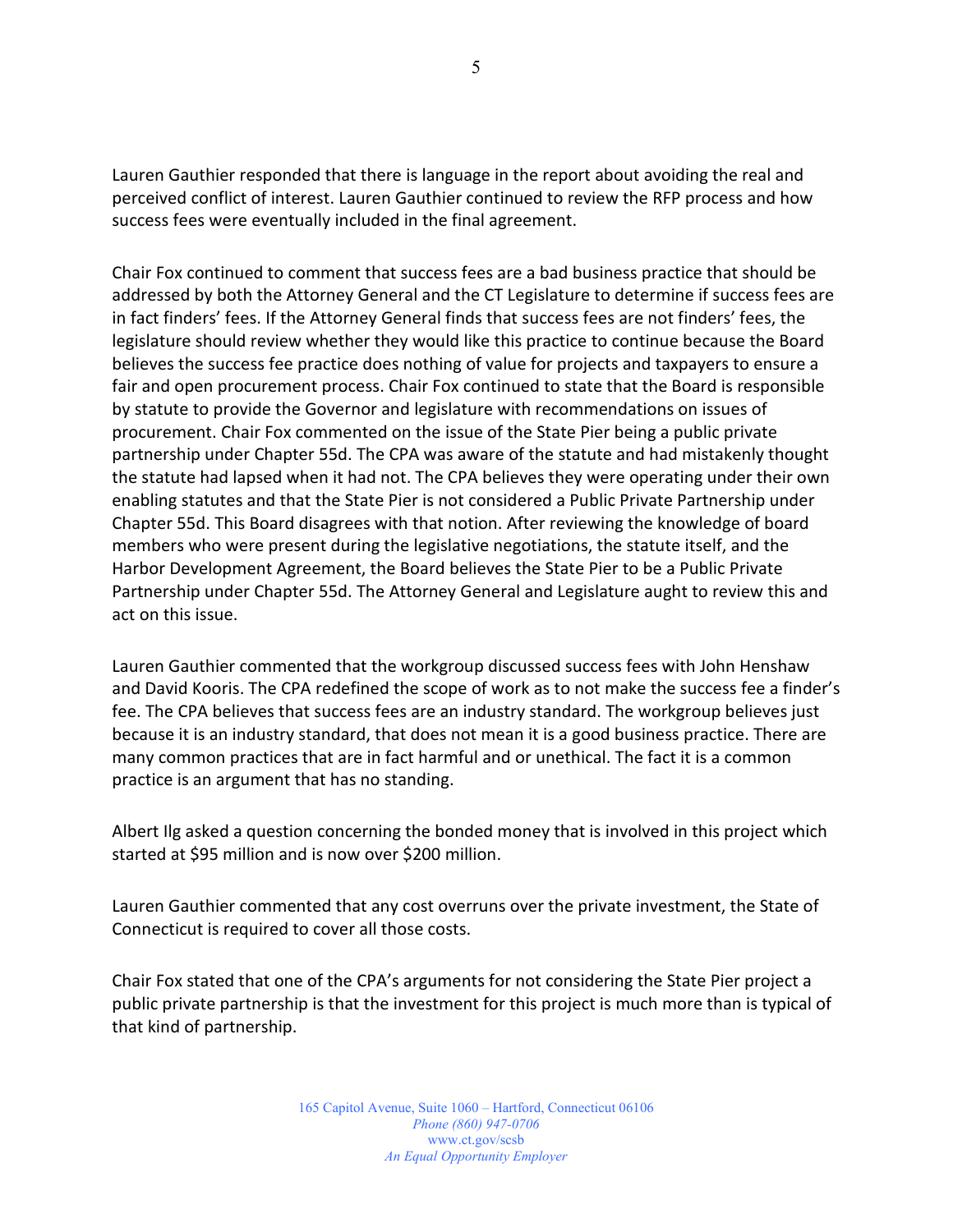Donna Karnes asked about how much the State of Connecticut is required to pay of the State Pier project.

Chair Fox stated that the State of Connecticut is required to cover all cost overruns of the private investments in the project.

Daniel Rovero commented that he is disappointed with the procurement process of the State Pier. The Board needs more staffing to take on more projects like this.

Brenda Sisco asked about the process by which the workgroup decided to include comments in the report.

Chair Fox responded that we wanted all the arguments and perspectives on the CPA's procurement process to be visible and available to the public and the legislature. This will allow the legislature and other parties to make more informed decisions.

Stuart Mahler asked Brenda Sisco about bond attorneys at OPM.

Brenda Sisco responded to Stuart Mahler's question stating that bond attorneys at OPM are there to make sure bonds are issued legally and parties are legally protected.

Salvatore Luciano commented that the report was well done and adding the comments of all parties in the report ensures the Board is practicing our value for complete transparency.

Albert Ilg asked if the other quasi-public agencies have succeeded in doing procurement properly. The legislature needs to read this report and address quasi-public agency procurement practices.

Chair Fox commented that the State is underinvesting in procurement expertise in state agencies, quasi-publics, and oversight agencies. The money that could be spent to hire procurement professionals in different departments or housed in a state procurement office would be less than the money saved from not having faulty procurement practices like this Board has seen many times.

David Guay reviewed the additional comments of the Attorney General's Office. The Attorney General comments can be viewed in the draft report on the State Contracting Standards Board's website in the Agendas and Minutes section.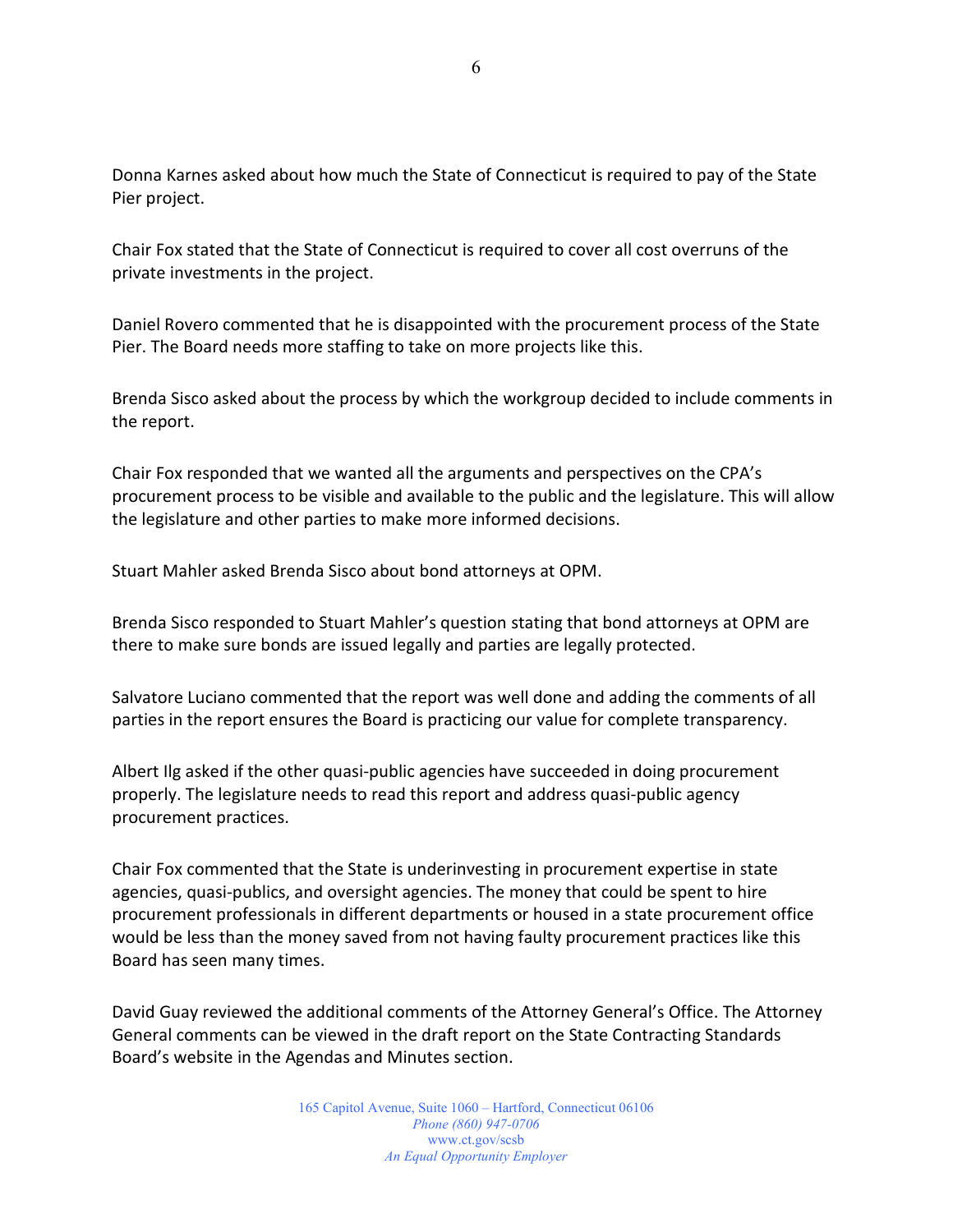Chair Fox responded that there is no additional value in using success fees for procurement. Common industry practices should not be considered best practices. Chair Fox continued listing other common industry practices that should not be considered best practices.

Lauren Gauthier commented that David Kooris stated that the CPA would end up paying the success fee amount in other places if they did not use a success fee. The Board would rather see an agency pay a contractor a higher fee to do the work than use a success fee.

All board members voted in favor of adopting the draft report, no abstentions, no votes against, the motion passed.

#### 8. Other business

Robert Rinker asked about Al Bertoline's report on his initial review of the MOUs and MOAs that we have received. Robert Rinker asked what the status of our meetings with OPM and other parties is concerning these agreements.

David Guay stated that he has not received a response from his last query and will reach out again.

Chair Fox reviewed the details of Al Bertoline's report on MOUs and MOAs. Chair Fox wants to have a conversation with OPM about this issue.

Al Bertoline agrees with what has been said. There needs to be a review of the oversight of MOUs and MOAs.